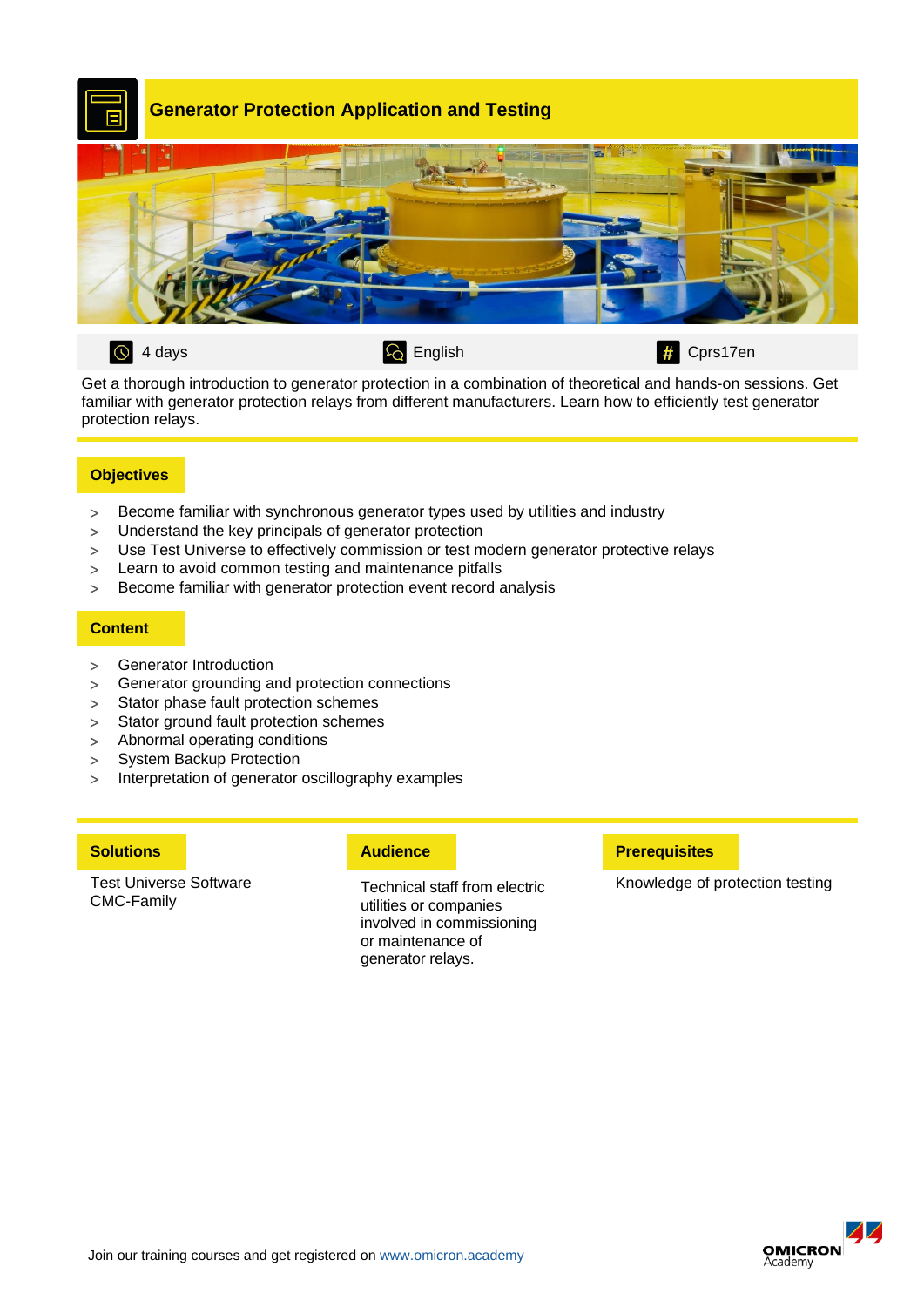

## **Details**

- > Introduction and Basic Concepts
	- Fundamental concepts
	- > Generator types
	- > Basics of generator control
- > Protection connections
	- > Generator Grounding
	- Open delta and wye potential transformer connections
	- > CT polarity conventions
	- > Efficient test connections
	- > Metering checks
- > Stator phase fault protection schemes
	- Generator phase differential
	- $>$  Split phase differential
- Overcurrent protection Stator Ground Fault Protection
	- Ground fault protection for direct and low impedance grounded machines
	- Ground fault protection for high impedance grounded machines
- Abnormal Operating Conditions
	- > Phase over/under voltage
	- Reverse power
	- Loss of field
	- > Negative sequence overcurrent protection
	- > Over current protection
	- > Potential fuse loss
	- > Out of step
	- Over/under frequency protection
- > System Backup Protection
	- > Phase Distance
	- > Phase overcurrent
	- > Neutral overcurrent
- > Laboratory Testing
	- $>$  Beckwith M-3425A
	- SEL 700G, 300G